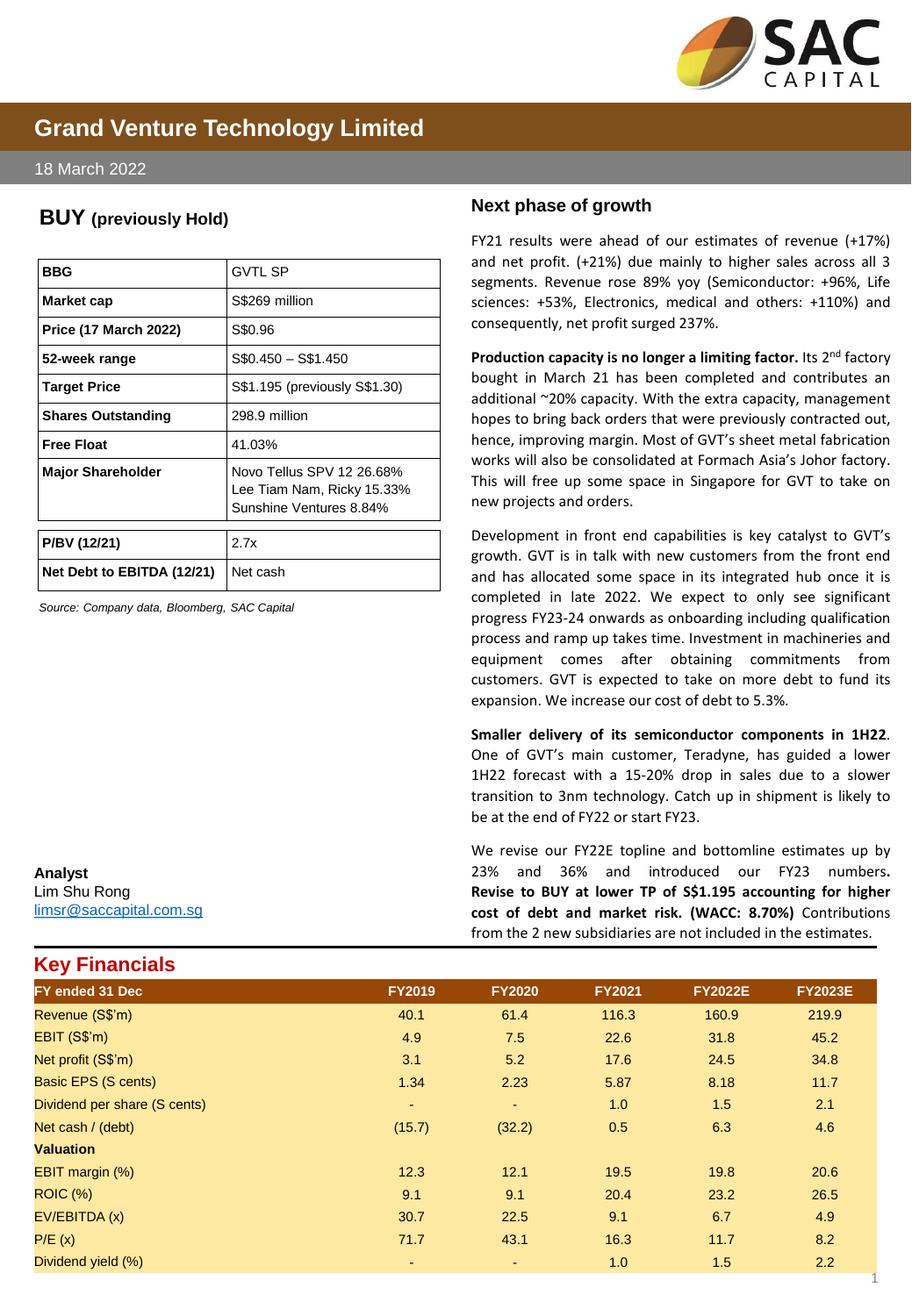

# **Grand Venture Technology Limited**

## **Income Statement**

|                                   |         |         | <b>Fiscal Year Ended 31 Dec</b>         |          |          |
|-----------------------------------|---------|---------|-----------------------------------------|----------|----------|
| S\$'mil                           |         |         | FY2019A FY2020A FY2021A FY2022E FY2023E |          |          |
| Revenue                           | 40.1    | 61.4    | 116.3                                   | 160.9    | 219.9    |
| Cost of sales                     | $-25.2$ | $-42.5$ | $-78.6$                                 | $-107.8$ | $-145.1$ |
| <b>Gross profit</b>               | 14.9    | 18.9    | 37.7                                    | 53.1     | 74.8     |
| Other income                      | 0.6     | 0.5     | 1.2                                     | 1.2      | 1.2      |
| Selling and distribution<br>costs | $-0.5$  | $-0.5$  | $-1.0$                                  | $-1.4$   | $-2.0$   |
| General and admin<br>expenses     | $-8.1$  | $-9.6$  | $-12.5$                                 | 17.3     | $-23.7$  |
| Other operating<br>expenses       | $-2.0$  | $-2.0$  | $-2.7$                                  | $-3.7$   | $-5.1$   |
| Finance expenses                  | $-1.1$  | $-1.4$  | $-1.7$                                  | $-2.7$   | $-3.7$   |
| Profit before tax                 | 3.8     | 6.0     | 20.9                                    | 29.1     | 41.5     |
| Tax expense                       | $-0.7$  | $-0.8$  | $-3.3$                                  | $-4.7$   | -6.6     |
| Profit/(loss) for the year        | 3.1     | 5.2     | 17.6                                    | 24.5     | 34.8     |

|                                    | <b>Fiscal Year Ended 31 Dec</b> |      |                                         |                            |      |
|------------------------------------|---------------------------------|------|-----------------------------------------|----------------------------|------|
|                                    |                                 |      | FY2019A FY2020A FY2021A FY2022E FY2023E |                            |      |
| Profitability (%)                  |                                 |      |                                         |                            |      |
| Gross profit/(loss) margin         | 37.2                            | 30.8 | 32.4                                    | 33.0                       | 34.0 |
| Profit/(loss) before tax<br>margin | 9.6                             | 9.8  | 18.0                                    | 18.1                       | 18.9 |
| Liquidity (x)                      |                                 |      |                                         |                            |      |
| Current ratio                      | 1.5                             | 1.9  | 2.8                                     | 3.7                        | 3.8  |
| Quick ratio                        | 0.8                             | 11   | 1.9                                     | 2.6                        | 2.6  |
| Interest coverage ratio            | 4.5                             | 5.2  | 13.1                                    | 11.8                       | 12.1 |
| Net Debt to Equity (%)             | 65.7                            | 87.4 |                                         | Net cash Net cash Net cash |      |
| Valuation (x)                      |                                 |      |                                         |                            |      |
| P/E                                | 71.7                            | 43.1 | 16.3                                    | 11.7                       | 8.2  |
| P/B                                | 9.1                             | 7.8  | 2.7                                     | 2.3                        | 1.9  |
| EV/EBITDA                          | 30.7                            | 22.5 | 9.1                                     | 6.7                        | 4.9  |
| <b>Cash Conversion Cycle</b>       |                                 |      |                                         |                            |      |
| Trade receivable days              | 103                             | 92   | 75                                      | 75                         | 75   |
| Inventory days                     | 191                             | 157  | 144                                     | 144                        | 144  |
| Trade payable days                 | 156                             | 103  | 89                                      | 89                         | 89   |
| CCC days                           | 138                             | 147  | 130                                     | 130                        | 130  |

|                                                | <b>Fiscal Year Ended 31 Dec</b> |                 |            |                                         |                 |
|------------------------------------------------|---------------------------------|-----------------|------------|-----------------------------------------|-----------------|
| S\$'mil                                        |                                 |                 |            | FY2019A FY2020A FY2021E FY2022E FY2023E |                 |
| Property, plant and<br>equipment               | 34.7                            | 43.3            | 56.4       | 70.3                                    | 82.8            |
| Intangible assets<br>Prepayment                | 2.0<br>0.6                      | 2.0<br>$\Omega$ | 2.0<br>3.1 | 2.0<br>0                                | 2.0<br>$\Omega$ |
| Deferred tax assets                            | 1.1                             | 1.0             | 0.3        | 0.3                                     | 0.3             |
| Total non-current assets                       | 38.4                            | 46.4            | 61.8       | 72.6                                    | 85.1            |
| Cash and bank balances                         | 5.8                             | 7.5             | 46.3       | 56.6                                    | 75.1            |
| Trade and other<br>receivables                 | 13.0                            | 17.9            | 30.0       | 33.2                                    | 45.3            |
| Prepayments                                    | 0.7                             | 1.7             | 3.8        | 3.8                                     | 3.8             |
| Inventories                                    | 15.7                            | 20.9            | 40.9       | 42.4                                    | 57.1            |
| <b>Total current assets</b>                    | 35.2                            | 48.0            | 121.1      | 136.1                                   | 181.4           |
| <b>Total assets</b>                            | 73.6                            | 94.4            | 182.9      | 208.7                                   | 266.5           |
| Loans and borrowings                           | 14.2                            | 29.1            | 29.6       | 41.8                                    | 59.6            |
| Lease liabilities                              | 3.9                             | 3.4             | 4.3        | 4.3                                     | 4.3             |
| Others                                         | 0.0                             | 0.2             | 1.3        | 1.3                                     | 1.3             |
| <b>Total non-current</b><br><b>liabilities</b> | 18.1                            | 32.8            | 35.1       | 47.4                                    | 65.2            |
| Trade and other payables                       | 10.7                            | 13.2            | 25.1       | 26.2                                    | 35.3            |
| Loans and borrowings                           | 12.3                            | 10.6            | 16.3       | 8.5                                     | 10.9            |
| Lease liabilities                              | 0.7                             | 0.7             | 1.3        | 1.3                                     | 1.3             |
| Others                                         | 0.3                             | 0.3             | 0.5        | 0.5                                     | 0.5             |
| <b>Total current liabilities</b>               | 24.0                            | 24.8            | 43.2       | 36.6                                    | 48.1            |
| <b>Total liabilities</b>                       | 42.1                            | 57.5            | 78.3       | 84.0                                    | 113.3           |
| <b>Share Capital</b>                           | 27.8                            | 27.8            | 78.9       | 78.9                                    | 78.9            |
| Other reserve                                  | $-1.0$                          | $-0.9$          | $-0.2$     | $-0.2$                                  | $-0.2$          |
| Retained earnings                              | 4.7                             | 9.9             | 25.9       | 46.0                                    | 74.5            |
| <b>Total equity</b>                            | 31.5                            | 36.9            | 104.6      | 124.7                                   | 153.2           |
| <b>Total liabilities and</b><br>equity         | 73.6                            | 94.4            | 182.9      | 208.7                                   | 266.5           |

## **Balance Sheet Cash Flows Statement**

**Ratios**

|                                      |        |         | <b>Fiscal Year Ended 31 Dec</b>         |         |          |
|--------------------------------------|--------|---------|-----------------------------------------|---------|----------|
| S\$'mil                              |        |         | FY2019A FY2020A FY2021A FY2022E FY2023E |         |          |
| Cash flows from operating activities |        |         |                                         |         |          |
| Profit/(loss) before tax             | 3.8    | 6.0     | 20.9                                    | 29.1    | 41.5     |
| Depreciation and                     | 4.8    | 6.7     | 8.9                                     | 10.1    | 12.5     |
| amortisation                         |        |         |                                         |         |          |
| Interest income                      | 0.0    | 0.0     | 0.0                                     | 0.0     | 0.0      |
| Interest expense                     | 1.1    | 1.4     | 1.7                                     | 2.7     | 3.7      |
| Unrealised forex gain                | $-0.2$ | $-0.1$  | 0                                       | 0       | 0        |
| Others                               | 0.0    | 0.2     | 0                                       | 0       | $\Omega$ |
| OCF before changes in                | 9.5    | 14.3    | 32.6                                    | 41.8    | 57.7     |
| working capital                      |        |         |                                         |         |          |
| Changes in working capital           | $-8.8$ | $-8.3$  | $-26.1$                                 | $-3.5$  | $-17.8$  |
| Income taxes paid                    | $-0.6$ | $-0.7$  | $-1.6$                                  | $-4.7$  | $-6.6$   |
| Interest received                    | 0.0    | 0.0     | 0.0                                     | 0.0     | 0.0      |
| Interest paid                        | $-1.3$ | $-1.4$  | $-1.7$                                  | $-2.7$  | $-3.7$   |
| Net cash from operating              | $-1.2$ | 4.0     | 3.1                                     | 31.0    | 29.6     |
| activities                           |        |         |                                         |         |          |
| Cash flows from investing activities |        |         |                                         |         |          |
| Purchase of PPE                      | $-6.0$ | $-7.4$  | $-16.3$                                 | $-20.8$ | $-25.0$  |
| PPE disposal proceeds                | 0.0    | 0.0     | 0.0                                     | 0       | 0        |
| Capital expenditure grant            | 0.3    | 0.1     | 0.3                                     | 0       | 0        |
| received                             |        |         |                                         |         |          |
| Others                               | 0.0    | 0.0     | 0                                       | 0       | 0        |
| Net cash used in                     |        |         |                                         |         |          |
| investing activities                 | $-5.7$ | $-7.3$  | $-16.0$                                 | $-20.8$ | $-25.0$  |
| Cash flows from financing activities |        |         |                                         |         |          |
| Dividends paid                       | 0.0    | 0.0     | $-1.5$                                  | $-4.4$  | $-6.3$   |
| Proceeds from borrowings             | 2.1    | 25.4    | 8.2                                     | 20.0    | 25.0     |
| Repayment of borrowings              | $-2.0$ | $-10.8$ | $-2.8$                                  | $-15.5$ | $-4.8$   |
| Repayment of hire                    |        |         |                                         |         |          |
| purchases                            | $-2.4$ | $-3.6$  | $-4.5$                                  | 0       | 0        |
| Payment of principal                 |        |         |                                         |         |          |
| portion of lease liabilities         | $-0.3$ | $-0.7$  | $-0.9$                                  | 0       | 0        |
| Proceeds from issuance of            |        |         |                                         |         |          |
| shares                               | 13.2   | 0.0     | 51.1                                    | 0       | 0        |
| Others                               | $-0.6$ | $-5.0$  | 0.1                                     | 0       | 0        |
| Net cash (used in)/from              |        |         |                                         |         |          |
| financing activities                 | 10.5   | 5.0     | 51.8                                    | 0.1     | 13.9     |
| Net increase in cash                 | 3.6    | 1.6     | 38.9                                    | 10.3    | 18.5     |
| Forex effects                        | 0.0    | 0.1     | 0.1                                     | 0       | 0        |
| Beginning cash                       | 1.8    | 5.4     | 7.1                                     | 46.1    | 56.4     |
| <b>Ending Cash</b>                   | 5.4    | 7.1     | 46.1                                    | 56.4    | 74.9     |
|                                      |        |         |                                         |         |          |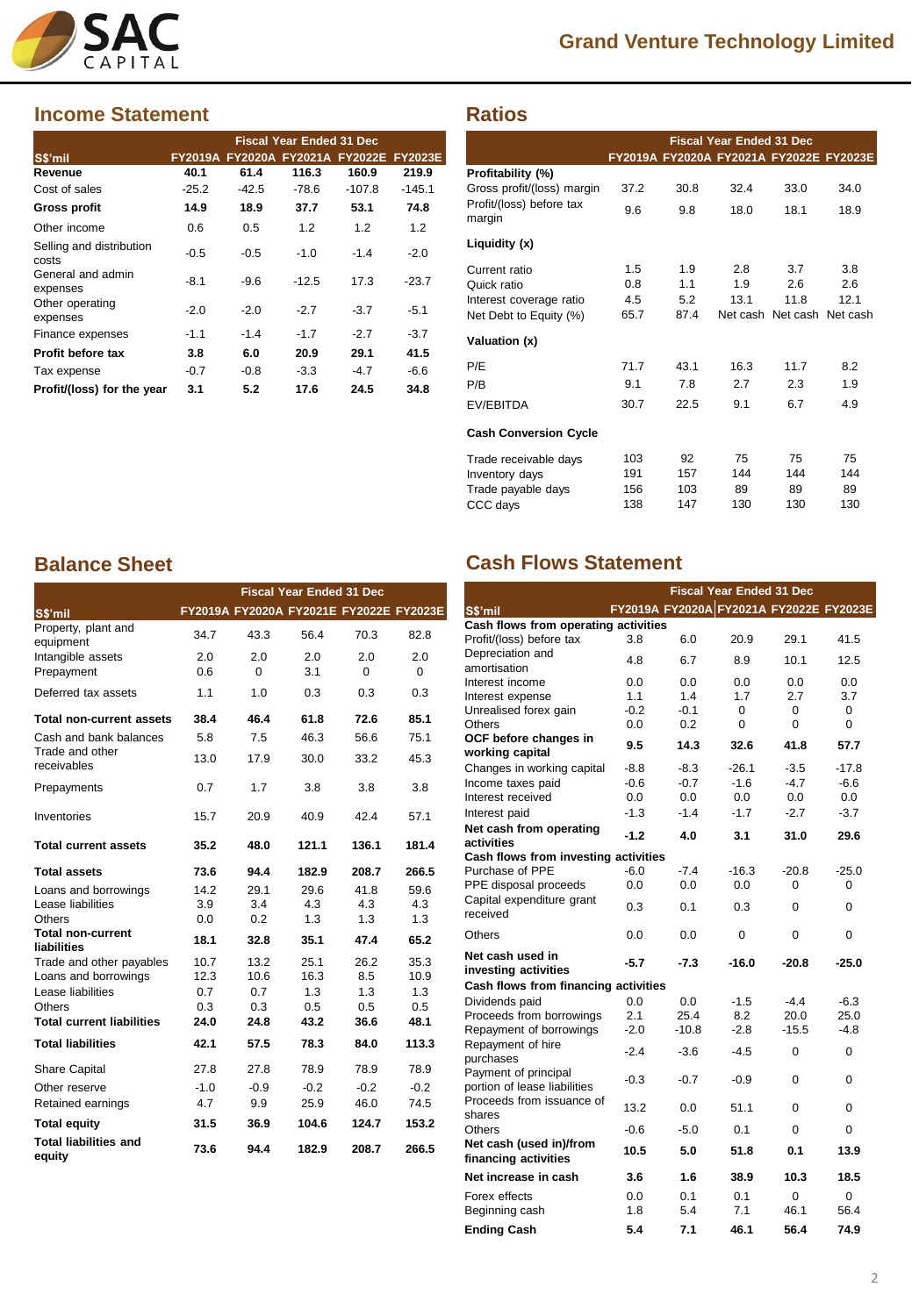

#### **DISCLAIMERS AND DISCLOSURES**

This report has been prepared and distributed by SAC Capital Private Limited ("**SAC Capital**") which is a holder of a capital markets services licence and an exempt financial adviser in Singapore.

This report has been prepared for the purpose of general circulation, we have not had regard to the specific investment objectives, financial situation, tax position or unique needs and constraints of any individual person or any specific group of persons and does not purport to be comprehensive or contain all necessary information which a prospective investor may require in arriving at an investment decision. Any prospective purchaser should make his own investigation of the securities and all information provided. Advice should be sought from a financial adviser regarding suitability, taking into account the specific investment objectives, financial situation or particular needs of the person in receipt of the recommendation, before a commitment to purchase is entered into.

This report does not constitute or form part of any offer or solicitation of any offer to buy or sell any securities. This report is confidential and the information in this report shall not be copied or reproduced in part or in whole, and save for the recipient of this report, shall not be disclosed to any other person without the prior written consent of SAC Capital. The distribution of this report outside the jurisdiction of Singapore is also strictly prohibited.

Whereas SAC Capital has not independently verified all the information set out in this report, all reasonable care and effort has been taken to ensure that the facts stated herein are accurate, this report might contain certain forward looking statements and forward looking financial information which are based on certain assumptions and involve known and unknown risks, uncertainties and other factors which may cause the actual results or performance of the subject company to be materially different from those expressed herein. Predictions, projections or forecasts of the economy or market trends are not indicative of the future performance of the subject company. The inclusion of such statements and information should not be regarded as a representation, warranty or prediction with respect to the accuracy of the underlying assumptions of the subject company or that the forecast results will or are likely to be achieved.

Our opinion and facts set out in this report are based on the market, economic, industry and other applicable conditions prevailing as at the date of the preparation of this report. Such conditions may change significantly over a relatively short period of time and we assume no responsibility to update, revise or reaffirm our opinion in light of any development subsequent to the publication of this report, that may or may not have affected our opinion contained herein.

This report contains forward-looking statement which are based on assumptions or forecasts and are subject to uncertainties which may result in the actual result or performance to be materially different from the opinion or facts set out herein. Caution should be exercised in placing undue reliance on such statements. such assumptions or forecasts may change over a relatively short period of time and we assume no responsibility to update, revise or reaffirm our opinion in light of any development subsequent to the publication of this report.

No representation or warranty, expressed or implied, is made and no responsibility is accepted by the company, SAC Capital, or any of their affiliates, advisers or representatives as to the fairness, accuracy, completeness or adequacy of such information or facts, in this report or any other written or oral information made available to any interested party or its advisers and any liability therefore is hereby expressly disclaimed.

SAC Capital and its associates, directors, and/or employees may have positions in the securities covered in the report and may also perform or seek to perform other corporate finance and/or capital markets related services for the company whose securities are covered in the report. SAC Capital and its related companies may from time to time perform advisory services or solicit such advisory services from the entity mentioned in this report ("**Other Services**"). This report is therefore classified as a non-independent report. However, the research professionals involved in the preparation of this report are independent of those possible or actual business relationships as they have not and will not participate in the solicitation or provision of such business.

As at the date of this report, SAC Capital does not have proprietary positions or interests in the subject company, except for:

| <b>Party</b> | <b>Quantum of position</b> |
|--------------|----------------------------|
| Nil          | Nil                        |

As at the date of this report, SAC Capital, has had business relations with the subject company within the past 12 months, as disclosed hereunder:

| <b>Nature of Business Relation</b> | <b>Date of Business Relation</b> |
|------------------------------------|----------------------------------|
| Nil                                | Nil                              |